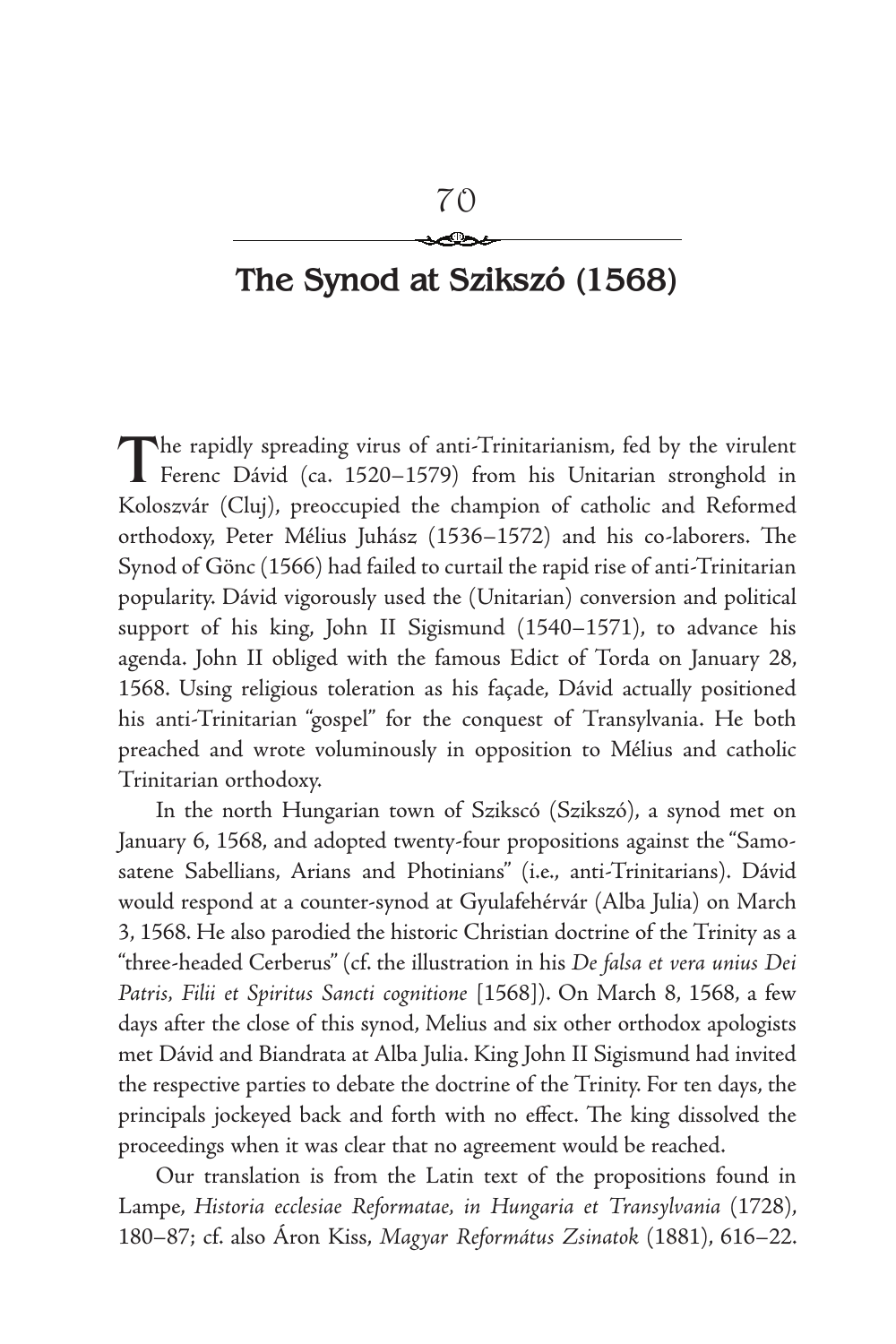We have attempted to completely identify all biblical citations in the original document, although in many cases the version of the Latin that appears does not precisely match the Vulgate edition of the Old and New Testament.



## **General Synod of Szikszó (1568)**

*Propositions taken from the Word of God to be discussed in the General Synod of Szikszó on January 6, 1568, against the heresies of Samosatene Sabellius, Arius, and Photinus, which have at this time been recalled afresh from the hell.*

#### I.

We believe and confess that God, who in the sacred language is said to be Jah and Jehovah, the infinite, eternal author of all good things, is the one and only [God].

#### II.

The Holy Scriptures call this God, who is one alone, Elohim, on account of the three distinct and hypostatic eternal properties, likewise on account of the sensibly and really distinct and clear dispensations and manifestations, i.e., the three giving testimony—the Father, the Son, and the Holy Spirit.

## III.

The Holy Scriptures call the Son the one subsisting in the form of God and having life in Himself; just as these same Holy Scriptures call the Father, so also do they call the Holy Spirit Jehovah of Hosts and author, or God creating from Himself and the one nourishing created things and inspiring the prophets.

#### IV.

The unity and the trinity in three hypostases or in Jehovah Elohim do not make a fourfold entity, because the one Jehovah and Elohim are not socalled through conversion, and, as in natural things a unity and trinity of individual entities do not constitute some ύφιστάμένον ("subsistent being") besides the individual entities, so unity and trinity do not constitute some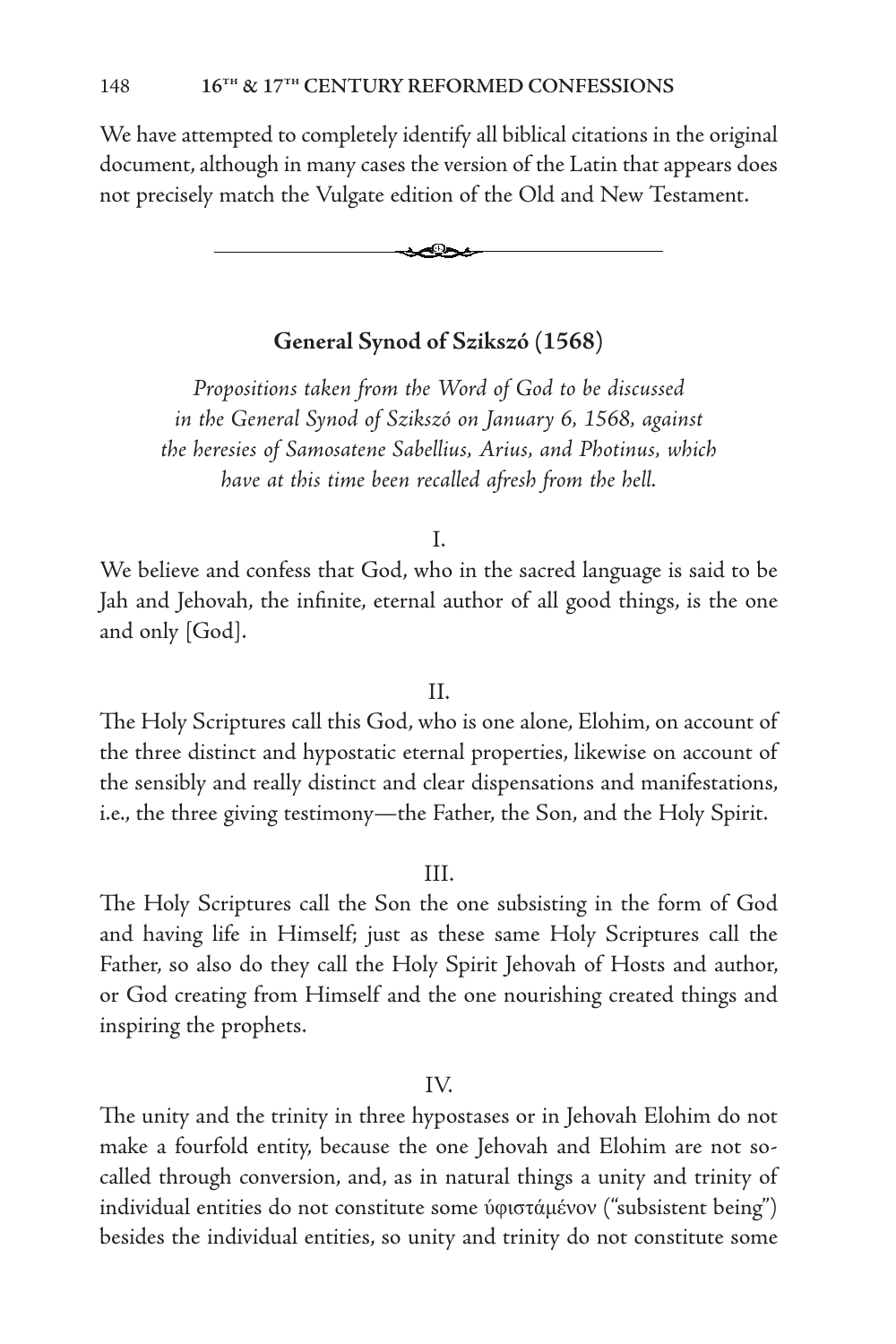ύφιστάμένον besides the three witnesses in heaven, for it is written, "Outside of me, besides me, there is no other God" (cf. Isa. 43:11; 44:6, 8; 45:5, 6, 18, 21–22). Therefore unity and trinity is in the Father, the Son, and the Holy Spirit, as it is said, "I am in the Father, and the Father is in me" (cf. John 10:38; 14:10, 11, 20; 17:21).

## V.

Christ, the Son of God, is made coequal with the Father in three ways. In the first way, by nature. In the second, by operation. In the third, in the worship due to God alone. Likewise, Scripture teaches that the Father, Son, and Holy Spirit are distinguished really and hypostatically in three ways. In the first way, by hypostatic and personal property. In the second, by the official dispensation distinctly belonging to the hypostatic properties. In the third, by diverse manifestation. Christ encompasses all these in a single statement in this way: "I and the Father are one" ( John 10:30); and "These three, the Father, the Word, and the Spirit are one" (1 John 5:7).

#### VI.

Therefore, just as the Father is Jehovah God from eternity, subsisting, infinite, no less God than Father, for it is written, "I am God, and I do not change, and there has been and will be no other god before Me" (cf. Mal. 3:6; Isa. 43:10), so the Son is Jehovah God from eternity, the Creator, subsisting, the I AM, the I WILL BE, Wisdom, Power, the Image and Exact Representation (*character*) of the substance of the Father, and the whole fullness of deity dwells bodily (*somatice*) or really in Christ. Therefore, the Father could not and cannot exist, operate, or be worshiped separately without the Son and the Holy Spirit. Just as the Father is not in the Son as an accident and content (*contentive*), as it is said, "just as You, the Father, are in Me, and I am in You" ( John 17:21), so also the Son is not in the Father as a quality and content, but according to identity of nature, as it is said, "I and the Father are one" ( John 10:30), and "All that are Mine are Yours, and all that are Yours are Mine" ( John 17:10).

## VII.

Insofar as He is the Son of Man, Christ is less than the Father on account of His servile office and the flesh; but He is the eternal Son of God and completely of the Father from eternity, before creatures, and equal to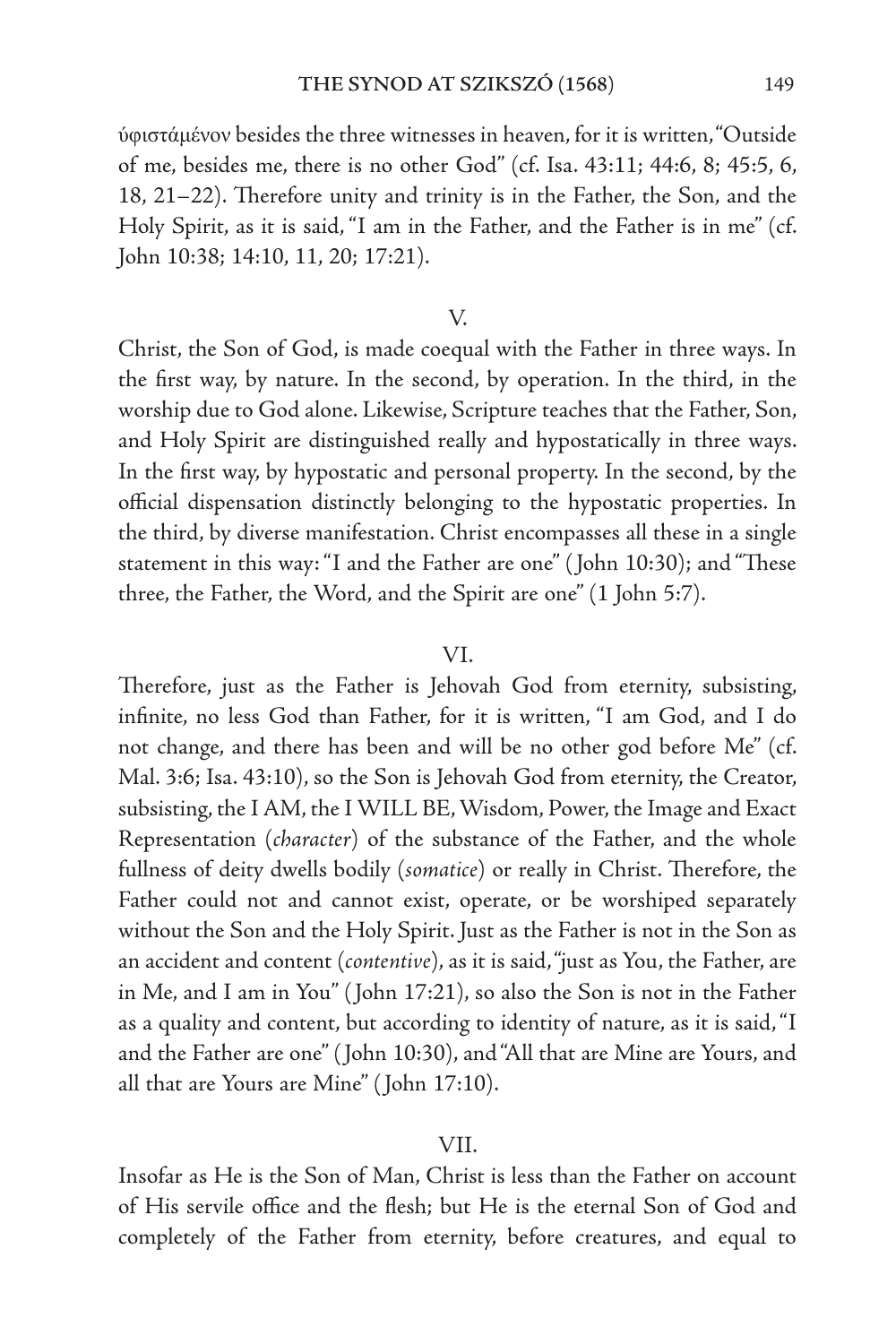the Father according to His deity, namely insofar as he is the Λόγος and exact representation of the substance of the Father. And just as He was begotten of the Father from eternity, so also was Christ the Son of God from eternity. And as God was Father in real act (*actu reali*), so also, with respect to His deity, Christ was and is Son of God from eternity in act, not by predestination nor with respect to the flesh.

## VIII.

Therefore, the one and the same Christ is of two natures in one hypostasis or person, without any division and confusion on account of άντιλυτρον (redemption) or His office of mediation. For we confess that He is our true Mediator according to both natures.

## IX.

According to Scripture, we believe that the Holy Spirit, being Jehovah God, ought to be worshiped together with the Father and Son. In the first place, because these three are one and He is literally called Jehovah God and the Lord of Hosts. In the second place, because He creates, saves, regenerates, and is the author of all good works. But He who creates, saves, and regenerates ought to be worshiped, as is said, "Worship Him who made heaven and earth" (Rev. 14:7); likewise, "Grace to you and peace from the Father, Son, and the seven Spirits" (cf. Rev. 1:4).

## X.

We call that which Scripture calls the form of God ουσίαν or essence (*essentiam*). Therefore, as Christ is rightly said to be ύπαρχον or subsisting in the form of God, so also we say with Paul that Christ is subsisting in the essence, or nature and majesty, of God; but with Paul we make use of "hypostasis" of the Father for "subsistence" and "person." For as "hypostasis" is attributed to the Father, so "person" is attributed to the Son (cf. Heb. 1:3; 2 Cor. 4:4).

#### XI.

Therefore, they who deny the unity and trinity and coeternal deity and nature of the Father, Son, and Holy Spirit impiously speak nonsense. For as things are nothing without a substantial form, so the Father never existed and cannot be perfect God without His Son and Holy Spirit. For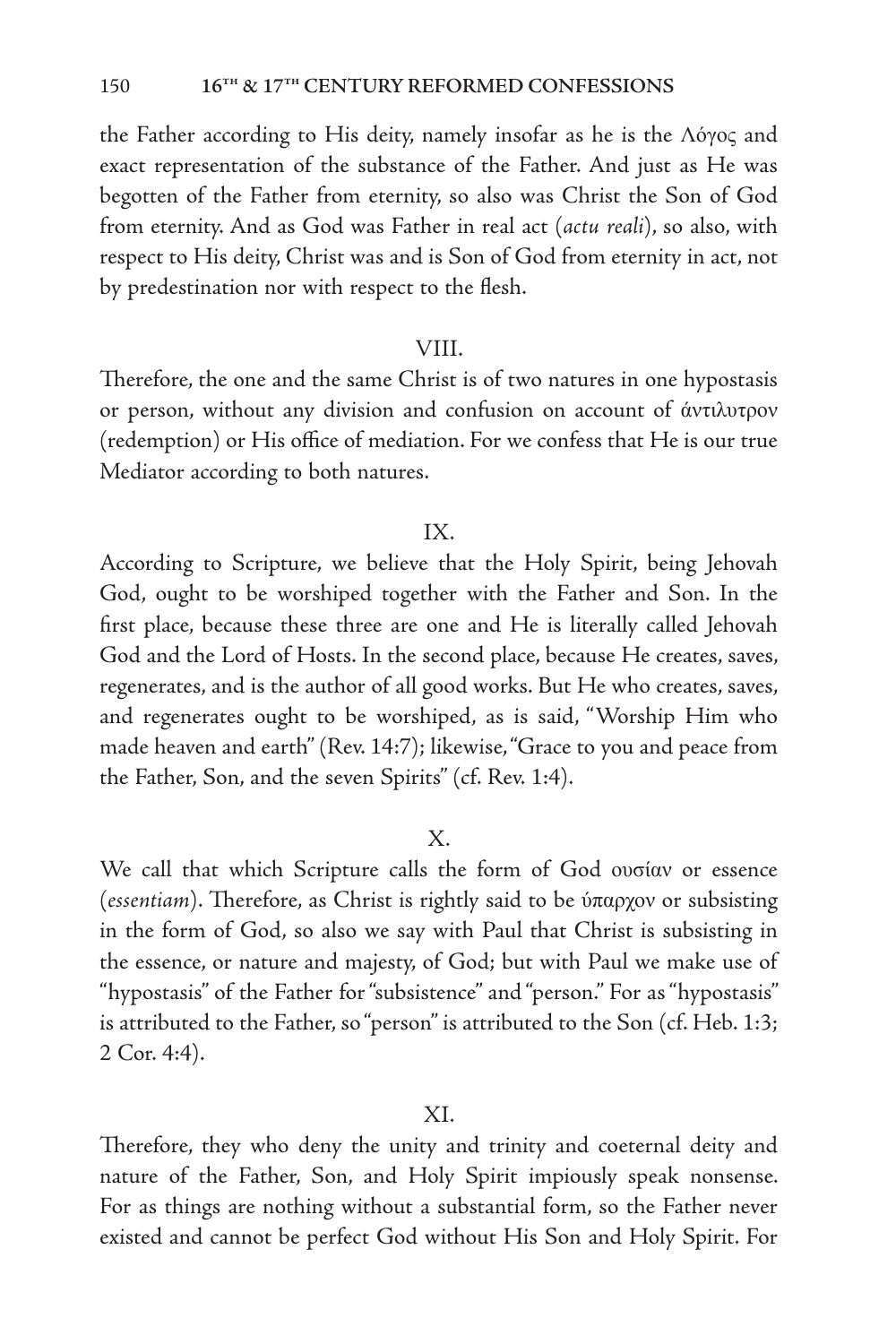the Father really and in act did not exist without His wisdom, power, deity, exact representation, and the *apaugasma*, or splendor, of His glory. But Christ and the Holy Spirit were and are the real power, wisdom, and love of the Father hypostatically and subsisting in themselves, because nature in God from eternity has been no accident. For this reason, they who perfidiously deny with Sabellius, Servetus, Gentilis, and refuse of this kind that the deity of the Son and Holy Spirit is eternal, hypostatic, and has life in itself and who speak the nonsense that the Father alone was from eternity άυτόθεον (God Himself) and was operating without the Son and Holy Spirit and was worshiped by the fathers in the Old Testament—they believe, confess, worship, and teach that God is an alien god (*Mauzim*, cf. Dan. 11:39, Heb.), is foreign and unknown to the heavenly Scripture and the fathers. Since it is written, "Before me, besides me, after me there was and is no other God," then he who denies the Son has not God.

#### XII.

They err exceedingly who speak the nonsense that the image of God in which man was made was the future humanity of Christ, since it is the virtues that are communicated to men: righteousness, holiness, wisdom (Eph. 4:24; Col. 3:10). And the first man is said to be the form of the future, not the image of man.

#### XIII.

They also err who speak the nonsense that God is the cause of sin and of death, for these things are contrary to God. And God cannot do things through Himself that are contrary to His nature. "You cannot look at iniquity" (cf. Ps. 5:4–5; Gen. 18; Lam. 3). "I, God, do not desire the death of the sinner" (Ezek. 18:23; cf. 18:32; 33:11).

#### XIV.

Man fell of his own will through his disobedience without anyone forcing him; departing from the truth and giving heed to the spirit of error, he became a beast, under obligation to death, and he abused the truth and image of God (which was the cause of good).

## XV.

Abusing his very good and holy liberty through a lie, exchanging the glory of God, deprived of causes of liberty because the image of God was lost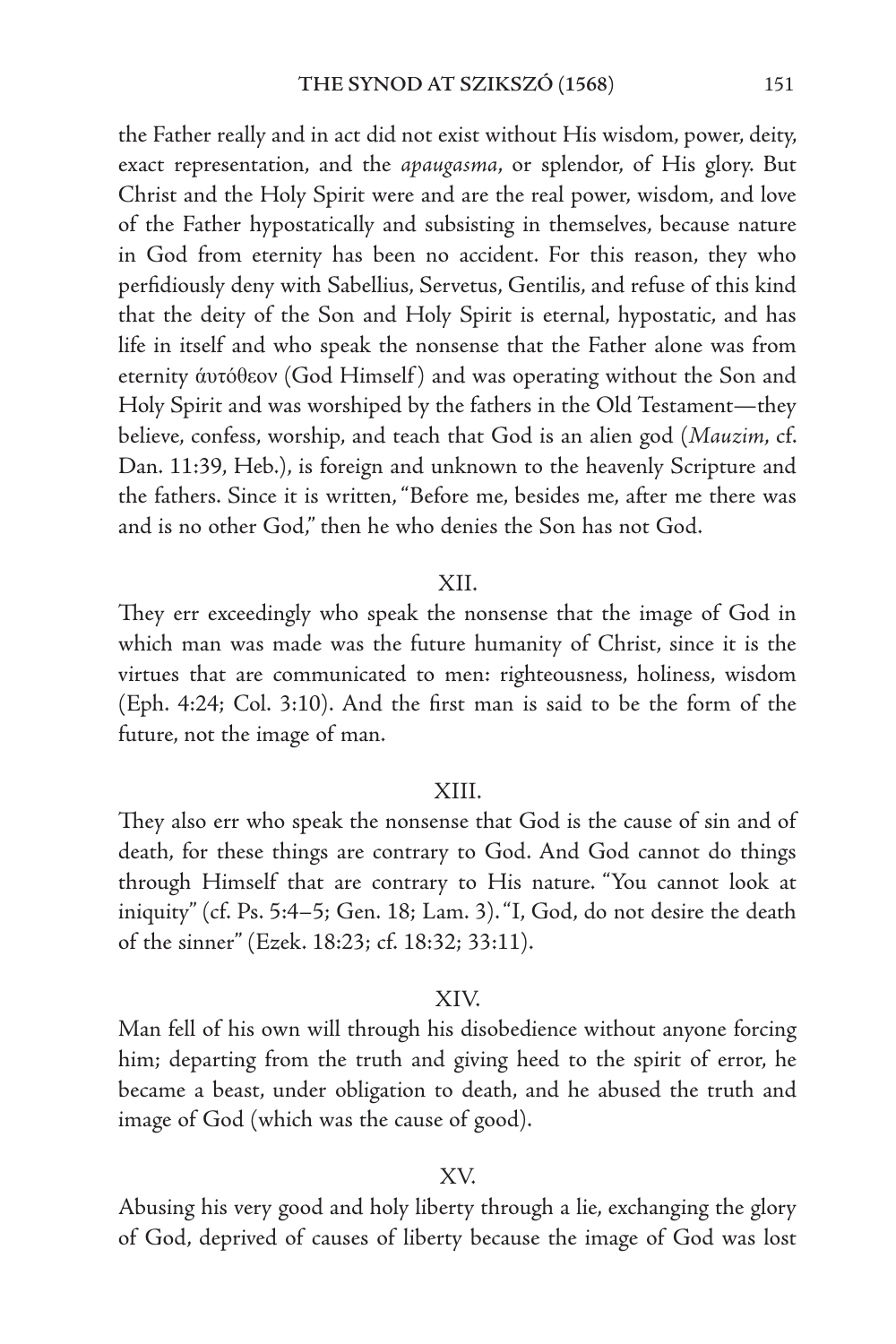through sin, losing the habits of hearing, seeing, and doing heavenly things, man may not be able to be—he is not—he who may desire, who may do, because he became a beast, a man composed of air, an ox, a corpse, blind, mute; all men have turned aside.

## XVI.

When they are born again, converted, illuminated, drawn by God, and reformed in the image of God by the Spirit of God from grace in Christ Jesus, with the aid of the Holy Spirit, they can know, desire, do good on account of the re-formed image of God or restored disposition (*habitus*). By the grace of God, by the merit of Christ, and by the assistance of the Holy Spirit, they can do all things through the Word and faith through Him who has made them able.

#### XVII.

The bare foreknowledge of God per se is not the cause of all things, but, with the will and decreed counsel of God, [it is the cause] of these things, namely, which God has decreed to will and do through Himself or through others, without a mediating force or with one. For it is written, whatever He has willed, He has done, because He does all things according to the intention of His will (cf. Eph. 1:11). Therefore, what He does not will, such as sin, He does not do; but He does and works those things that properly, naturally, and officially befit God. That is, He elects, predestines, disposes, creates, saves, summons, justifies, metes out punishments for sinners, but does not commit guilty acts. Therefore, nothing is done by fortuitous chance with respect to God. Sins are not done because God foresees them, but sins are done that He has willed and that He immutably foresees will be: "I foresaw you as a rebel from the womb; for this reason I called you a transgressor from the start" (cf. Isa. 48:8). [Sins are also done] because the causes of evil in secondary causes, namely disobedience, an evil will, and unbelief, do not change; but as sins are done by the necessity of consequence in vessels of wrath, so also it is proper that punishments are meted out by this same necessity.

#### XVIII.

Just as Scripture puts forward two things in God, mercy and justice, so also (that it might show both to be according to the riches of His grace) He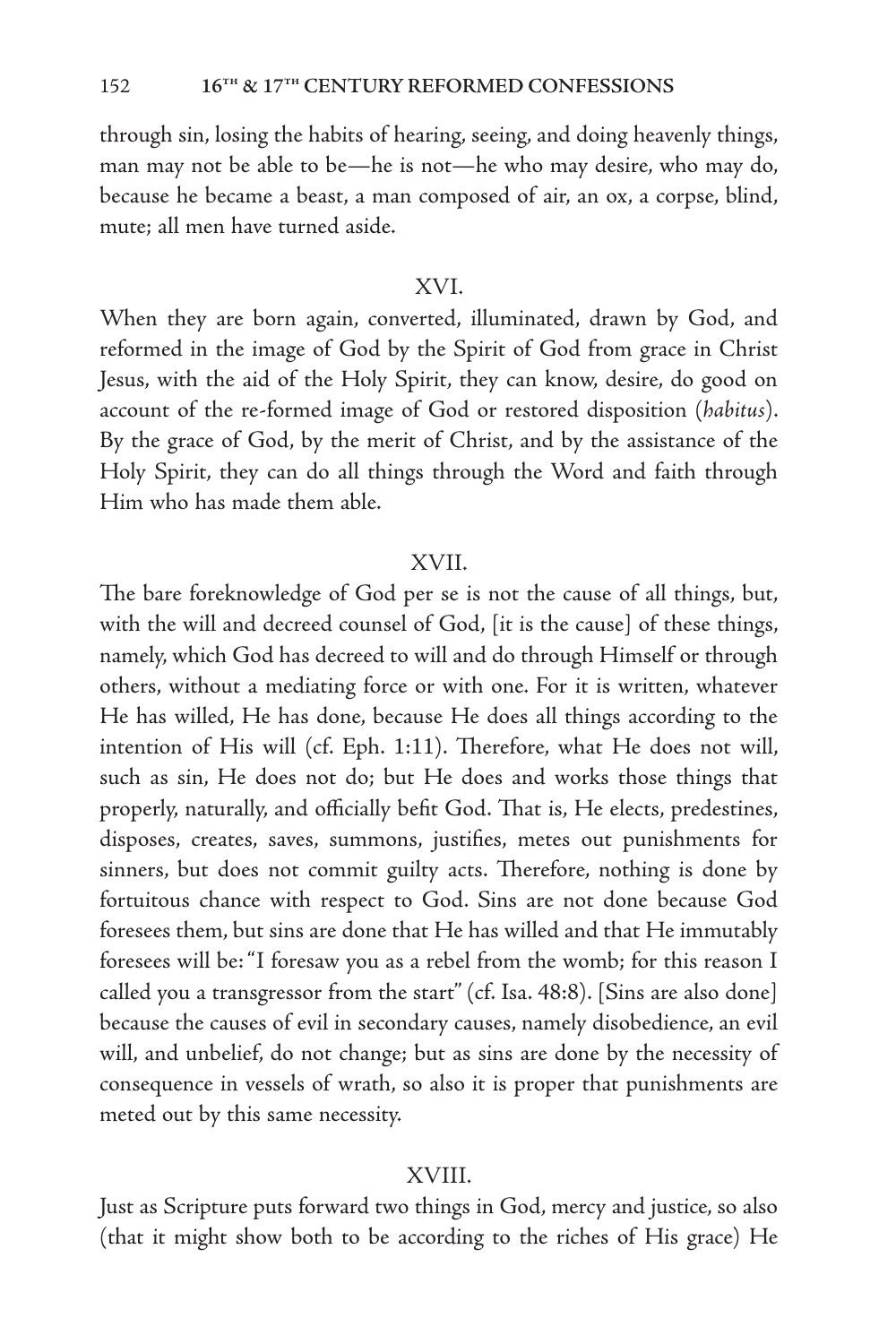chose the remnant few in Christ from the beginning, before creation, in the sanctification of the Holy Spirit so that He might call, justify, and glorify these people in the glory of His grace which ought to be praised, that they might be holy and blameless (cf. Eph. 1:4–7). Thus, only those who believe have been chosen, just as only the elect are able to believe and hear and keep the Word of God (cf. John 5–6, 8, 10). "Those ordained to life believed" (cf. Acts 13:48). Only those written in the Book of Life are to be saved (cf. Rev. 1–5, 14, 20–22). "Many are called; few are chosen" (Matt. 22:14).

## XIX.

According to legal justice, the vessels of wrath have been set for destruction on account of their sins, so that in these He might manifest His wrath and power. And as He would necessarily save the vessels of mercy, and for these Christ the Word is power, health, life, the savor of life, [and] all things work for the good for these [vessels], so it is necessary that the vessels of wrath perish on account of their sins. For these, Christ the Word is foolishness, a stumbling block, having set them aside unto destruction.

## XX.

Even if the merits of Christ and the fruits of the Holy Spirit are extinguished in the converted elect, those born again of the grace of God, nevertheless the root of grace and mercy is not removed from them; as it is said, "I will not remove my Spirit from you" (cf. Ps. 51:11). "Who will separate us from the love of God?" (cf. Rom. 8:35). If they sin, I will strike them, but I will not remove My mercy from them. Return joyous salvation and re-form a right spirit, i.e., restore the lost and extinguished fruits of faith, but do not remove Your Holy Spirit (cf. Ps. 51:11–12). The fruits and leaves of a tree perish often, but the root remains. "I have prayed to My Father for you that your faith may not fail" (Luke 22:32).

## XXI.

Therefore, just as we condemn the heresies of Sabellius, Arius, Samosata, [and] Servetus, so also we condemn those who assert that there is free will in the dead, the wicked, and those who have not been born again. Likewise, [we condemn those] who, from a foul and incongruous exercise of reasoning taken from a mere exposition, understanding, and distortion of the universality of God's commandments, exhortations, and promises, attribute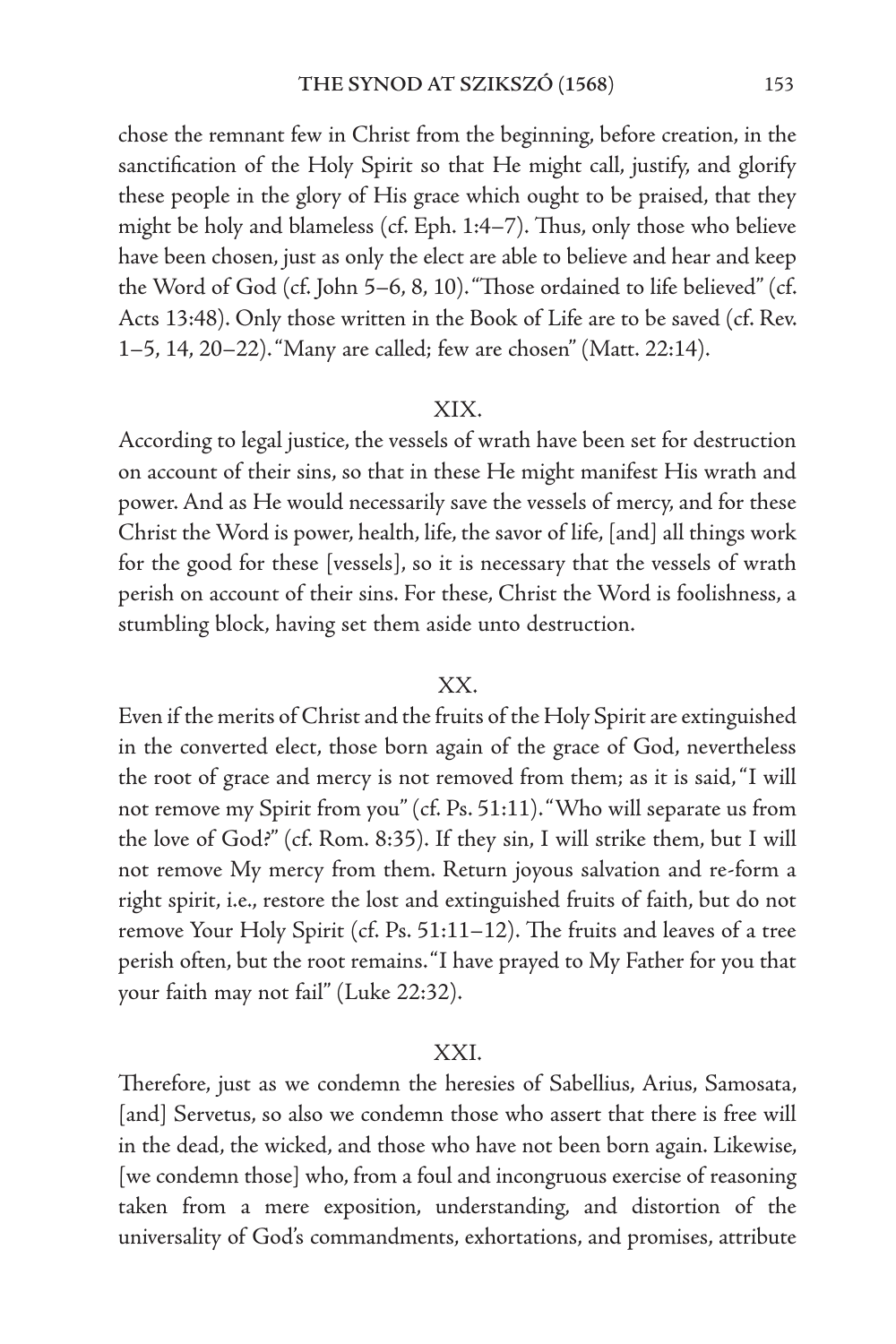powers of doing, understanding, seeing, and believing heavenly things to men and assert election as a universal phenomenon. [We condemn these] since their argument has no validity in light of the impossible command to the subject or unequal doer, from the disparate inequalities, from light to darkness, from righteousness to the conformity and equality and consent of sin: light orders the blind, the darkness that it sees; righteousness requires of sin that it be righteousness, that a leopard change his spots, that a dead man live, that a deaf man hear, that a mute man speak. God, the Light, the highest Righteousness commands hatred to be love, enmity to God to be friendliness. Therefore, it cannot happen that the law which is righteousness, the light requiring perfect love from men (who are sin, darkness, the enemies of God) be fulfilled.

### XXII.

## *Infant Baptism*

Scripture commands that all adults and children or infants offered to the church (who are not dogs and pigs or contemptuous of the heavenly ministry, as Christ says in Matthew 7:6) be baptized in the name of the Father, of the Son, and of the Holy Spirit, and this on account of the covenant of God, which is suitable also for infants of the elect and on account of the universal command of God; likewise from the similarity to circumcision.

#### XXIII.

We deny polygamy and say that spouses ought to be bound together in loyalty. First, because the joining of spouses naturally encompasses a mutual covenant. For every firm covenant is established by an oath, as is said (cf. Ezek. 16:59ff.). We say this next because spouses were formerly bound by the covenant of God, and Christ binds His bride to Himself. And we say that this is profitable and necessary on account of the perfidiousness and fickleness of being joined in marriage.

#### XXIV.

We teach that the Lord's Supper, instituted by Christ, ought to be administered according to the variety of Scripture with common bread or with the unleavened bread approved in the holy writings. Both Christ and the apostles used them. But for the following reasons, we condemn and reject